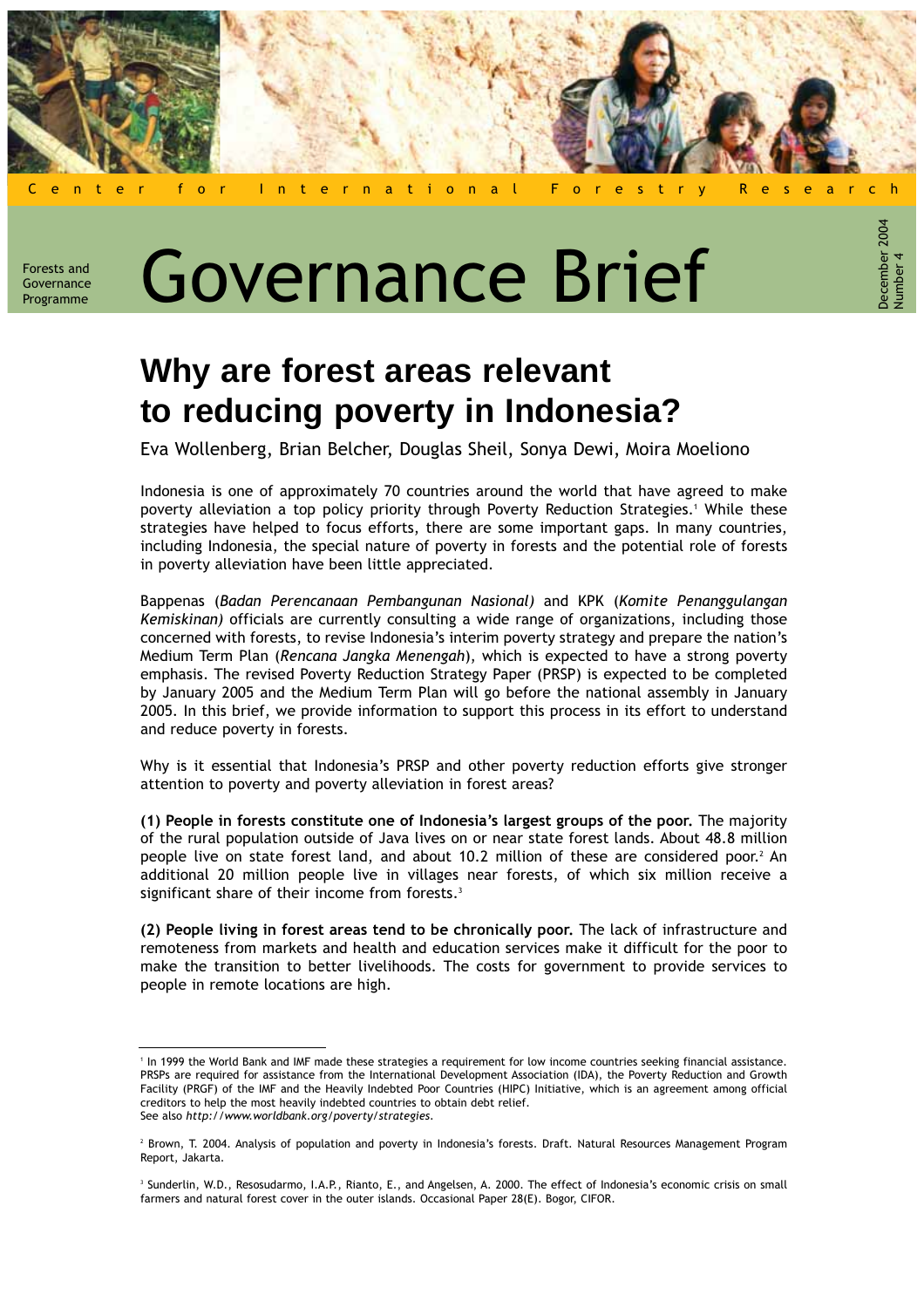

(3) Forests are important resources for the poor. Forests are often essential to the needs of the poorest households, who rely on them for a wide spectrum of food, construction materials and other goods. Forests enable swidden farmers to maintain the soil fertility and weed control necessary to supply their basic rice needs. They also provide an economic safety net when agricultural production fails or wage incomes are not available. For many families, trading forest and agroforest products provides their most important source of cash income, much needed for agricultural inputs, school fees and medical costs. More than 90 non-timber forest products are traded in Indonesia. More than 50,000 farmers in Kalimantan are believed to depend on rattan income, 18,000 families in northern Sumatra on benzoin (Styrax benzoin), nearly all the households in Krui in southern Sumatra on damar (Shorea javanica) and several thousands of families in East Kalimantan on gaharu (Aquilaria spp.).

(4) Forests provide ecosystem services crucial to the livelihoods and well-being of nearby populations, especially the poor. Forests protect catchments that provide clean fresh water, reduce the destructive impacts of floods, stabilize steep slopes and prevent landslides. In drier regions forests protect springs, and mountain forests capture moisture that feeds into rivers vital in lower-lying areas. Mangrove forests protect coastal-regions against erosion and provide an ecological role in maintaining fish stocks. Loss of forest cover is often associated with serious changes in health such as increases in vector-borne diseases like malaria and dengue. Forests often underpin cultural and spiritual values important to maintaining social cohesion and dignity. Too often, these protection services are overlooked, and when they are lost, the poor suffer.

(5) Increased international demand for natural products, certification and green markets, together with improved market infrastructure create opportunities for people in forest areas to engage in new types of enterprises. These opportunities remain vastly underutilized in Indonesia.

(6) Land in most forest areas is formally under state control. The millions of rural people living on forest lands in the outer islands are, legally, landless squatters. They have no security of access to land, farmers' most essential resource. There is a vast amount of evidence that rural livelihoods are improved where people have secure access to adequate land. Although most people find ways to use forest resources to meet their livelihood needs, periodic conflicts, like the destruction of coffee trees on national forest land in Manggarai in 2003 and 2004, show that access to forest lands is an ongoing problem with potentially volatile outcomes. Decentralization, which has increased the authority of district governments without clarity about the role of national bodies and programs, has added to confusion over control and tenure. It is essential to involve the Forestry Department and local governments in land reform to give real security and access to the poor in forest areas.

(7) The value of resources harvested, mined or used from forest lands is significant. Domestically sold teak (Tectona grandis) logs and sawn timber alone reached a value of USD 87 million in 2001.<sup>4</sup> In 2002 the export value of pulp was USD 706.8 million and of all sawnwood USD 363 million. Ironically local people rarely get a share of benefits from the valuable timber or mineral resources around them. There has been little

<sup>4</sup> Maturana, J. 2004. Learning more about private teak plantations in Java: proper incentives to promote better income for the poor. Unpublished report.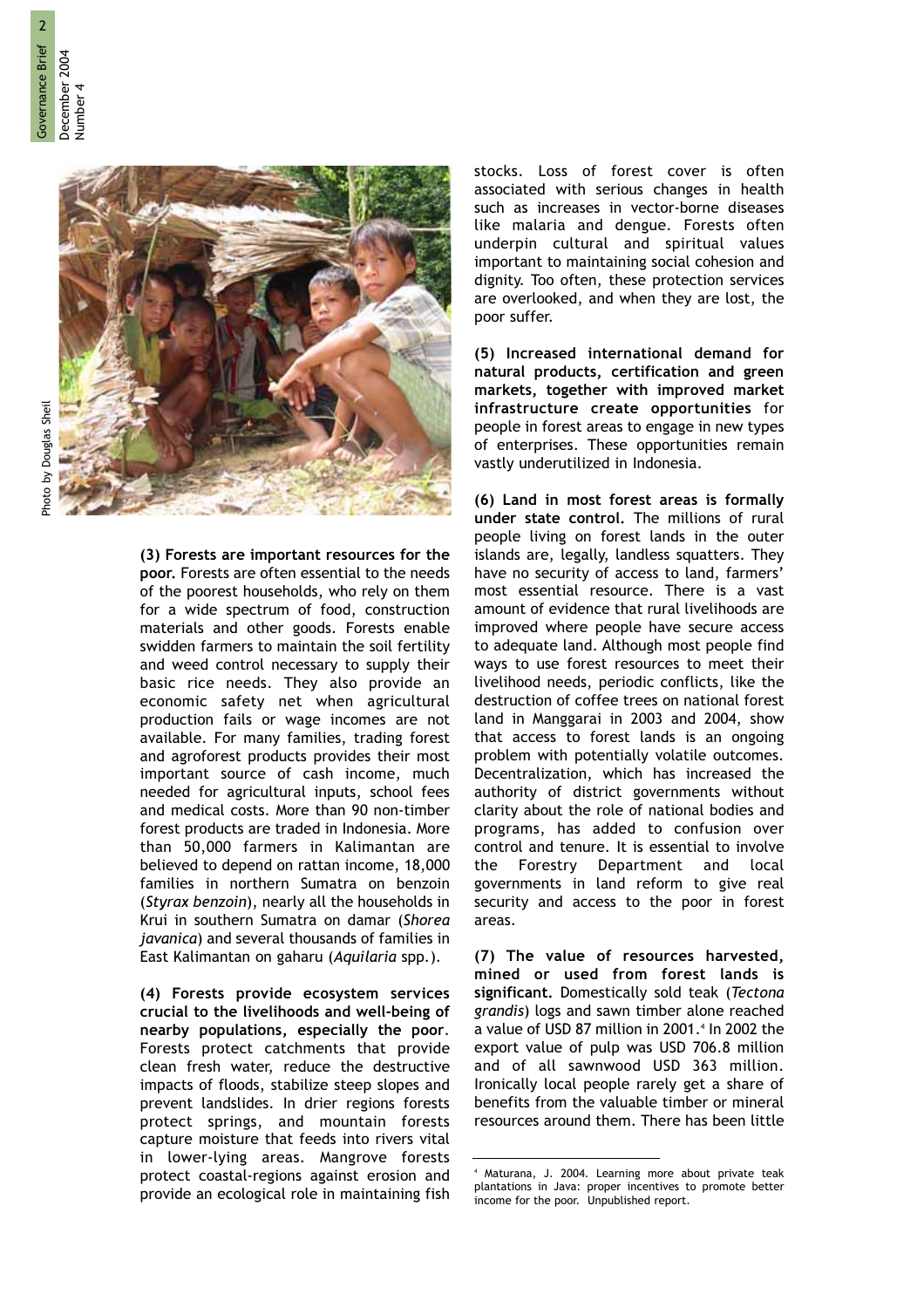December 2004

December 2004

policy effort to allocate the revenues to local poverty alleviation or to ensure their wise investment in human, financial, physical or natural assets for the long-term. Quite the reverse usually occurs, where local people suffer the environmental and social consequences of imposed developments. Policy makers tend to give priority to shortterm economic gains at the expense of natural forests.

(8) Many of the policies designed to alleviate poverty in Indonesia since the 1960s have been based on rural conditions outside of forests, especially in Java. These policies have either overlooked people in forest areas or lacked relevance to the conditions of people in forest areas. For example, in the 1960s, when agrarian laws made it possible for people to register their land, shifting cultivators were not recognized as farmers, and information about the registration requirements was late or not available in the outer islands.

(9) Sectoral assistance through the Forestry Department is unlikely to have significant impact. Forestry departments do not have the expertise or mandate to do poverty alleviation. Their interests in conservation and timber production are often in direct conflict with local people's livelihoods needs. Previous "Bina Desa" (later PMDH or Pembinaan Masyarakat Desa Hutan) programs of HPH's provided uneven, minor and shortterm assistance. Development assistance through the forestry sector alone will leave these areas further behind. There is a real risk of forest areas "falling through the administrative cracks" unless they are integrated into broader development programs.

(10) Increasing poverty and inequality create potentially explosive social conditions that can lead to increased theft, violence, insecurity and uprisings. Especially in forest areas where decentralization has stimulated sudden economic growth, certain people are rapidly accumulating enormous wealth from forest exploitation, while others are scarcely benefiting at all. The gap has already reduced social cohesion in certain areas. There is a real risk that politically volatility and social instability will increase if the gap widens or persists.



The first five points indicate the needs and opportunities related to local people and their use of forest resources. The last five points suggest where policy changes are required to meet these needs.

### Actions that can be taken

The scale and significance of poverty issues on Indonesian's forest lands demand that poverty alleviation efforts give special attention to forest areas and the people living in them. It is not sufficient to look at rural populations without considering current forest ownership and management patterns, the economic opportunities forests offer and the constraints to development in these areas.

Four actions would enhance attention to poverty in forest areas:

- Create targets and indicators specifically to address poverty in forest areas in the medium term plan and PRSP.
- Constitute local and national task forces under Bappenas to develop programs to meet these objectives.
- Coordinate with the Department of Forestry and local governments to create clear access rights and security of land tenure.
- Develop monitoring systems for poverty and the impacts of government actions in forest areas to provide input to poverty reduction efforts.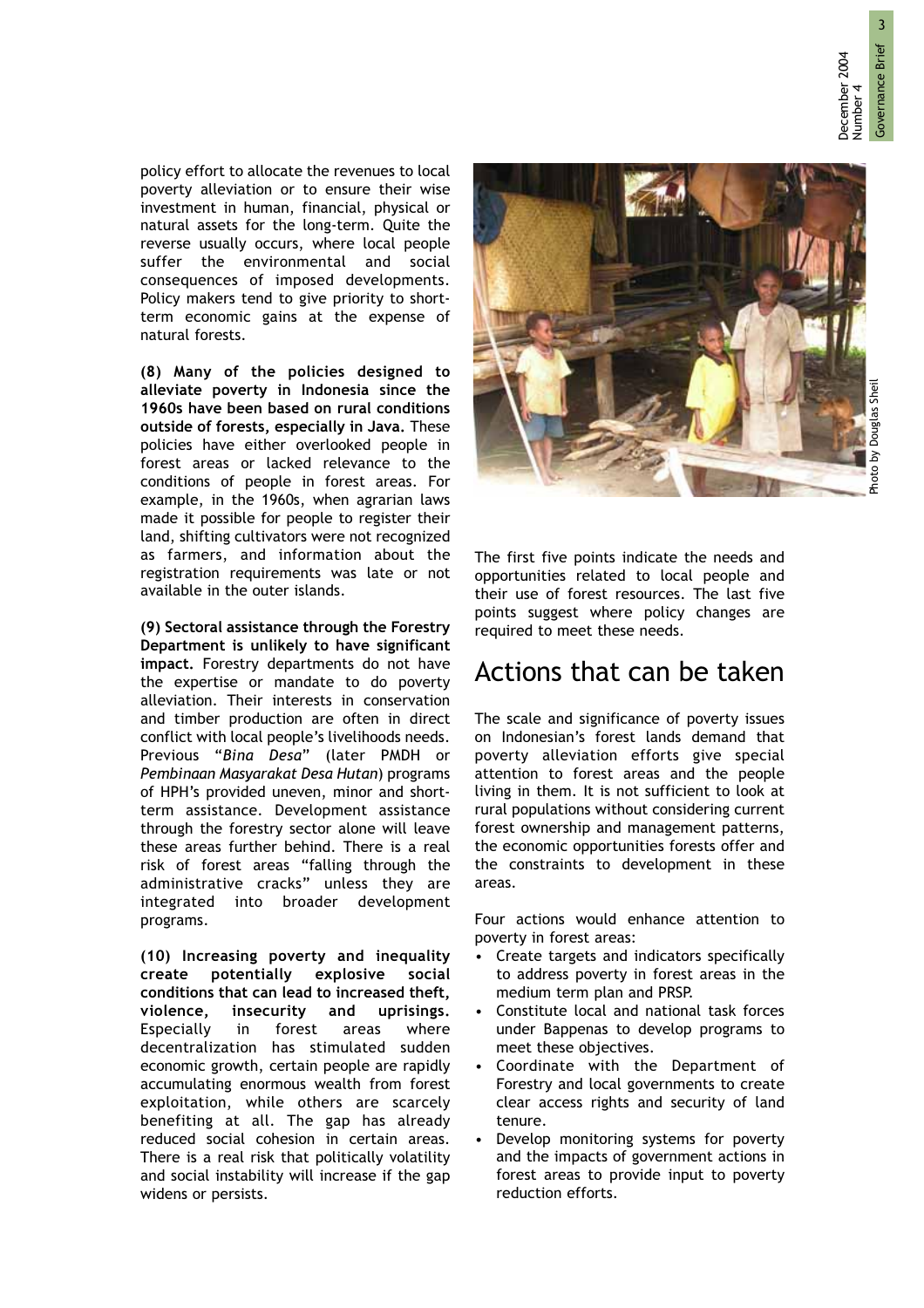

In addition, central and district governments need to acknowledge farmers in forest areas and their needs for land security, access to markets, information and other inputs to maintain and improve their livelihoods.

Specialists in poverty alleviation from across sectors, including health, education, small enterprise development, governance, empowerment, environment, need to cooperate and be included in poverty reduction in forest areas. It is not realistic to expect foresters to become poverty specialists. It is important nonetheless to work with forestry officials to rationalize land use and coordinate social programs. Making good use of maps to diagnose and monitor poverty in forests would be important to informing policy decisions and geographically targeting forest areas.

The PRSP guidelines of the World Bank<sup>5</sup> suggest that environment (including forest) and poverty linkages need to be considered in diagnosing poverty and choosing appropriate public actions. They suggest that teams should identify where environmental issues are relevant to poverty, by examining:

- Percentage of people dependent on forests for their livelihood and during times of crisis;
- Influence of macroeconomic policies on local access to natural resources;
- Distribution and type of property rights to natural resources;
- Changes in natural resources;
- Conflicts in use of natural resources;
- Local people's organizations and institutions for managing natural resources;
- Local people's awareness of their rights;
- Links of poor people with environmental NGOs and the extent to which NGOs focus on issues of concern to poor people or involve poor people.

The guidelines suggest that public actions to address issues relevant to Indonesia's forest areas include to:

- Remove policies that encourage shortterm mining of renewable natural resources;
- Ensure recognition of the protection functions that depend on forests, and on the need for protected forests;
- Ensure a wider appreciation of the goods and services that derive from forests;
- Provide local stakeholders security of access to natural resources, especially forest products;
- Develop community-based management;
- Develop educational curricula demonstrating links between local people's environment and well-being to expand people's awareness about the impacts of resource degradation and where the effects might be irreversible.

We also suggest:

- Improve access to information and skills to help local people participate in markets and capture higher benefits;
- Remove implicit and explicit subsidies on natural forest products to large-scale industries;
- Improve the delivery of services, especially in health and education, to remote areas;
- Protect local people's access to important subsistence and safety-net resources by, for example, designating use zones in timber concessions and protected areas;
- Build districts' capacities to measure and monitor poverty, including especially the impacts of their own programs on poverty;
- Give local poverty reduction committees (Komite Penanggulangan Kemiskinan) clear mandates and budgets to implement them. Involve district forest services in the committees.

<sup>&</sup>lt;sup>5</sup> World Bank, 2002. A Sourcebook for Poverty Reduction Strategies, Vol. I. pp. 386-387.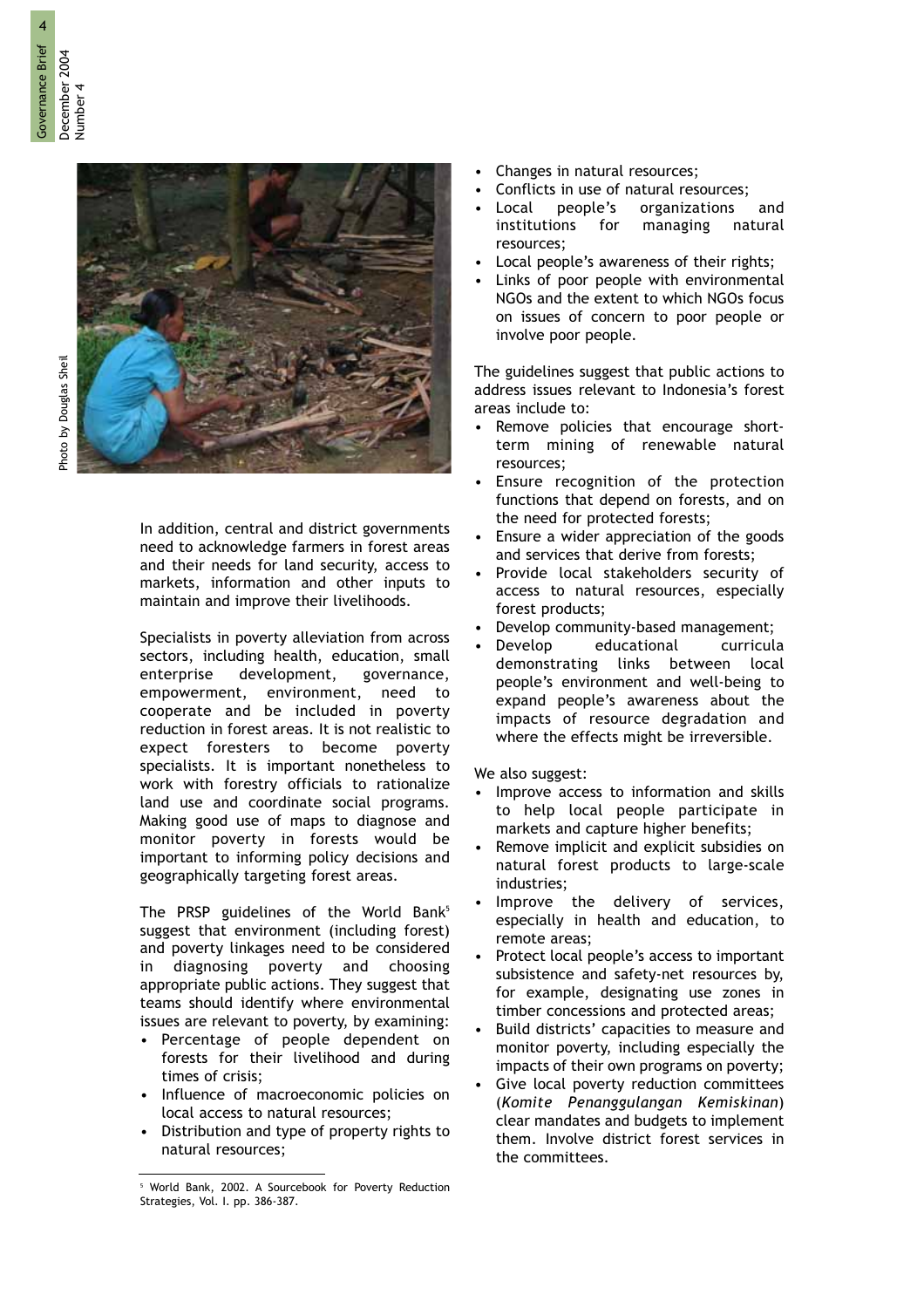CIFOR and the University of Freiburg, together with local governments of Kutai Barat and Malinau in East Kalimantan, are currently designing a simple approach to developing indicators and monitoring tools for local governments' use in forest areas. The approach is being developed and tested and will be available for general use in 2005. In reviewing BPS (Biro Pusat Statistik) and BKKBN (Badan Koordinasi Keluarga Berencana Nasional) indicators, we found there was a need for districts to develop a smaller subset of their own indicators for differentiating poverty within their regions. There is a need for indicators to also show where people are better off, as these can indicate opportunities for improved wellbeing.

#### **Conclusions**

Indonesia has a significant opportunity now to make real strides in poverty reduction by giving attention to the types of poverty issues that exist in forest areas, the types of government interventions that can address them across sectors, and to monitor the resulting changes. Addressing forests and people in forest areas is essential to poverty reduction in Indonesia.